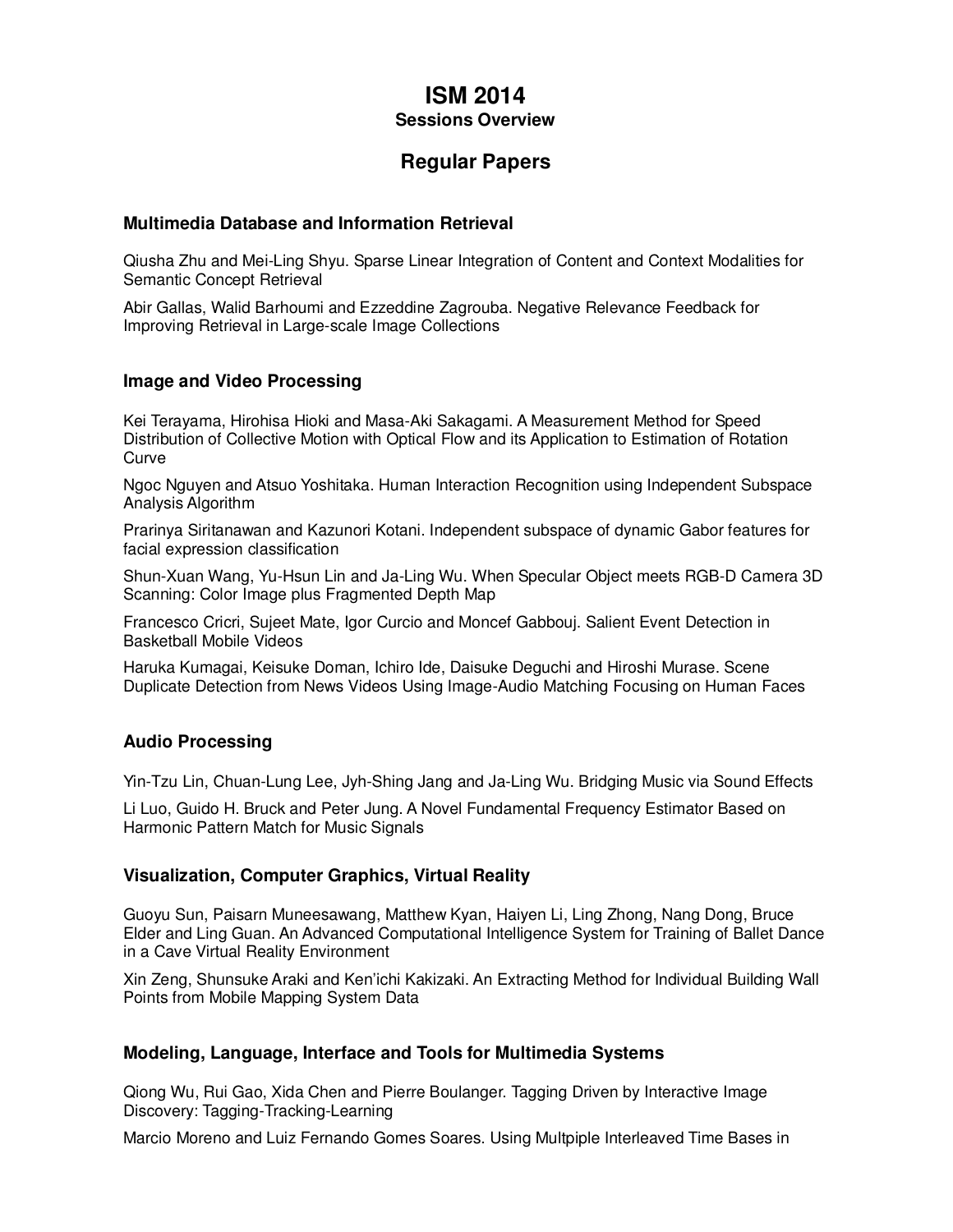Hypermedia Synchronization

Xueting Wang, Yuki Muramatu, Takatsugu Hirayama and Kenji Mase. Context-dependent Viewpoint Sequence Recommendation System for Multi-view Video

#### **Multimedia Applications**

Karthik Venkatraman, Suraj Raghuraman, Yuan Tian, Balakrishnan Prabhakaran, Klara Nahrstedt and Thiru Annaswamy. Quantifying and Improving User Quality of Experience in Immersive Tele-Rehabilitation

Cheng-I Wang and Shlomo Dubnov. Variable Markov Oracle: A Novel Sequential Data Points Clustering Algorithm with Application to 3D Gesture Query-Matching

Thiago L. F. Evangelista, Thales M. Priolli, Carlos N. Silla Jr., Bruno A. Angelico and Celso A. A. Kaestner. Automatic Segmentation of Audio Signals for Bird Species Identification

Roman Ganhör. Muvee: An Alternative Approach to Mobile Video Trimming

# **Short Papers**

## **Multimedia Database and Information Retrieval**

Wei-Ta Chu and Chih-Hao Chiu. Predicting Occupation from Single Facial Images

Tamires Barbieri and Rudinei Goularte. KS-SIFT: a keyframe extraction method based on local features

Luca Rossetto, Ivan Giangreco and Heiko Schuldt. Cineast: A Multi-Feature Sketch-Based Video Retrieval Engine

Søren Vind, Philip Bille and Inge Li Gørtz. Indexing Motion Detection Data for Surveillance Video

Ngo Truong Giang, Ngo Quoc Tao, Nguyen Duc Dung and Nguyen Trong The. Batch Mode Active Learning for Interactive Image Retrieval

## **Image and Video Processing**

Manri Cheon and Jong-Seok Lee. Objective quality comparison of 4K UHD and up-scaled 4K UHD videos

Wei-Cih Jhou, Yu-Hsun Lin and Ja-Ling Wu. Seam Carving for Color-plus-Depth 3D Image

Nan Mu, Xin Xu, Li Chen and Jing Tian. Block-based salient region detection using a new spatialspectral-domain contrast measure

Takahiro Hayashi and Motoki Sasaki. Contour Completion of Partly Occluded Skew-Symmetry **Objects** 

Wen-Hung Liao, Chia-Yu Liu and Ming-Ching Lin. Feature Description Using Center-Symmetric Extended Local Ternary Patterns

Wei-Ta Chu and Ming-Hung Hsu. Fast Object Detection Using Multistage Particle Window Deformable Part Model

Bien-Van Nguyen, Duy Pham, Thanh Duc Ngo, Duy-Dinh Le and Anh Duc Duong. Integrating Spatial Information into Inverted Index for Large-Scale Image Retrieval

David Mera, Michal Batko and Pavel Zezula. Towards Fast Multimedia Feature Extraction: Hadoop or Storm

Fangzhou Luo, Ning Liao and Zhibo Chen. Mutual Synthesized View Comparison Method for No-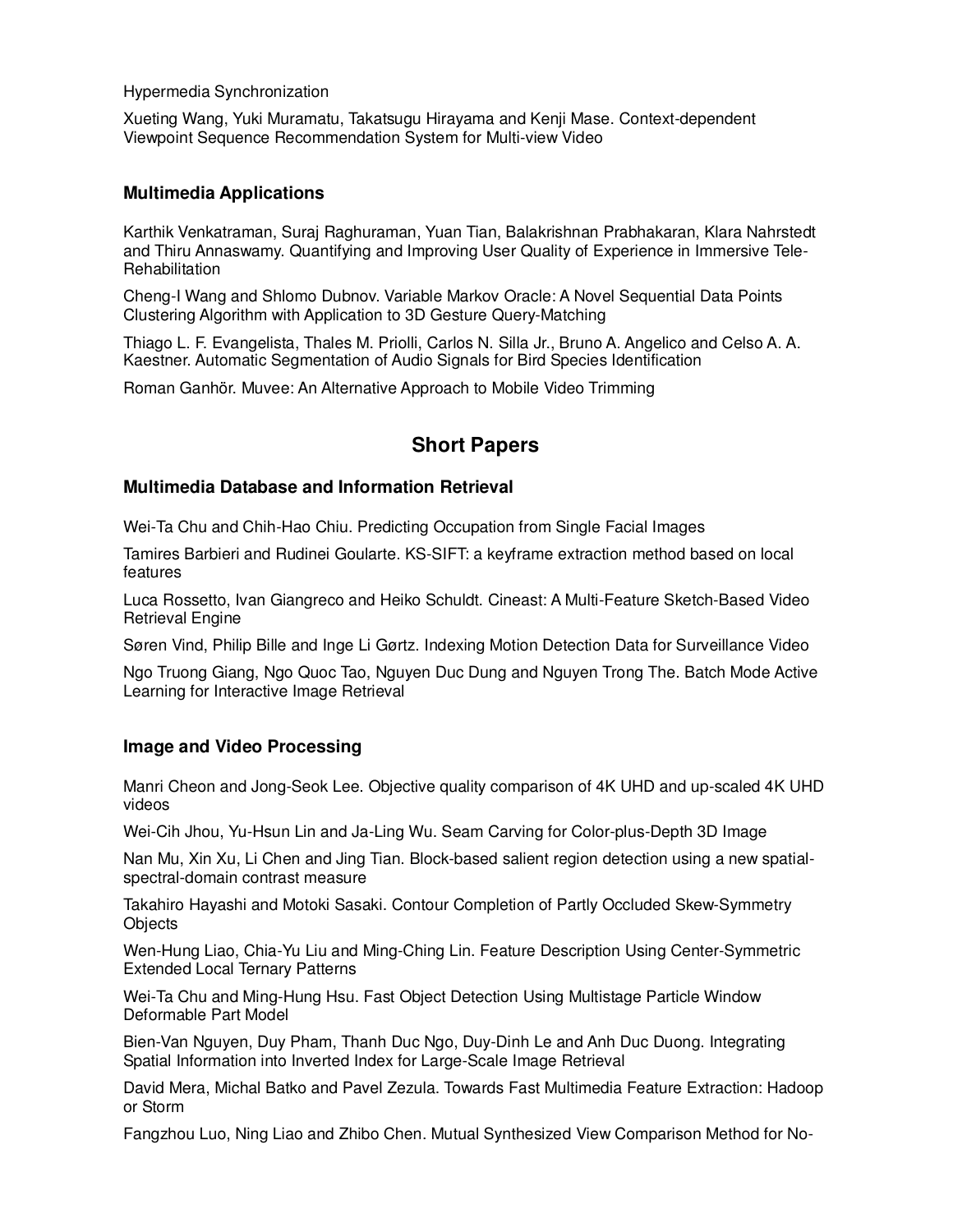Reference 3D Image Quality Assessment

Ragnar Langseth, Vamsidhar Reddy Gaddam, Håkon Stensland, Pål Halvorsen and Carsten Griwodz. An evaluation of debayering algorithms on GPU for real-time panoramic video recording

## **Audio Processing**

Wang Kong Lam and Tan Lee. Correcting Chord Classification Errors based on Tonal Organization Information of Classical Music

Toni Hirvonen. Speech/Music Classification of Short Audio Segments

Ernur Sonat Erdem and Dr. Mustafa Sert. Efficient Recognition of Human Emotional States from Audio Signals

## **Multimedia Networking and QoS**

Roberto Roverso and Mikael Högqvist. Hive.js: Browser-Based Distributed Caching for Adaptive Video Streaming

## **Visualization, Computer Graphics, Virtual Reality**

Luis Gaemperle, Kerem Seyid, Vladan Popovic and Yusuf Leblebici. An Immersive Telepresence System using a Real-Time Omnidirectional Camera and a Virtual Reality Head-Mounted Display

## **Modeling, Language, Interface and Tools for Multimedia Systems**

Masaya Okamoto and Hideki Nakayama. Unsupervised Visual Domain Adaptation Using Auxiliary Information in Target Domain

## **Mobile Multimedia Systems and Services**

Soo-Jin Kim, Chan-Byoung Chae and Jong-Seok Lee. On unequal power allocation for video communications using scalable video coding in massive MIMO systems

#### **Multimedia Security**

Ahmed Mokhtar Mansour and Mona Fouad. A Novel Blind Image Authentication: Eclectic Scheme

Chun-Hung Chen, Yuan-Liang Tang and Wen-Shyong Hsieh. An image authentication and recovery method using optimal selection of block types

Han Qiu and Gerard Memmi. Fast selective encryption method for bitmaps based on GPU acceleration

#### **Multimedia Applications**

Naimul Mefraz Khan, Stephen Lin, Ling Guan and Baining Guo. A Visual Evaluation Framework for In-Home Physical Rehabilitation

Che-Hua Yeh, Yi-Hsuan Yang, Ming-Hsu Chang and Mark Liao. Music Driven Human Motion Manipulation for Characters in a Video